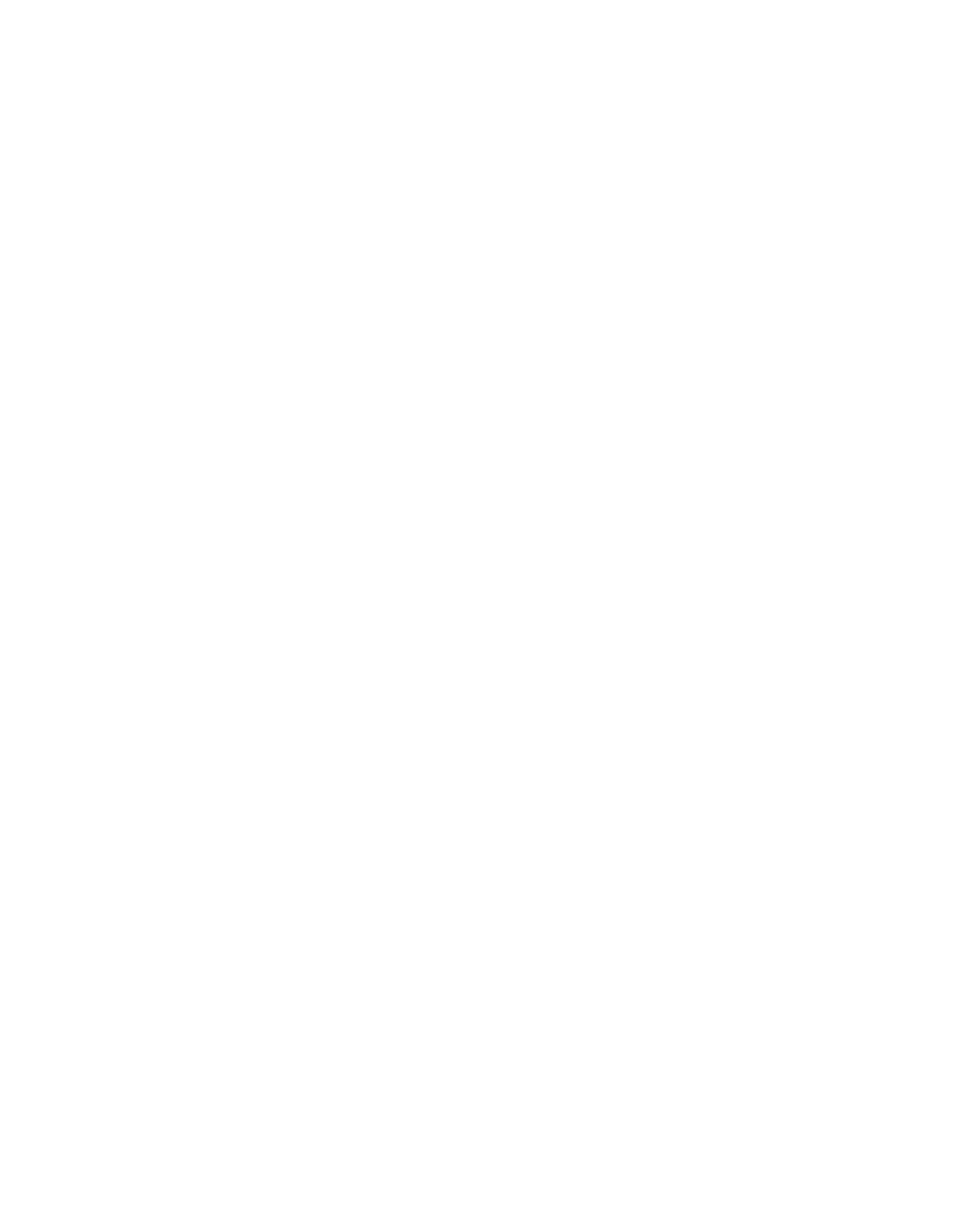#### **MPO SELF-CERTIFICATION FOR NONATTAINMENT AREAS**

In accordance with 23 CFR § 450.334, the Texas Department of Transportation, and the North Central Texas Council of Governments, Metropolitan Planning Organization for the Dallas-Fort Worth-Arlington Urbanized Area, Denton-Lewisville Urbanized Area, and the McKinney Urbanized Area, hereby certify that the transportation planning process is being carried out in accordance with all applicable requirements, including:

- (1) 23 U.S.C. 134, 49 U.S.C. 5303, and implementing regulations;
- (2) In nonattainment and maintenance areas, sections 174 and 176(c) and (d) of the Clean Air Act, as amended (42 U.S.C. 7504, 7506(c) and (d)) and 40 CFR part 93;
- (3) Title VI of the Civil Rights Act of 1964, as amended (42 U.S.C. 2000d-1) and 49 CFR part 21;
- (4) 49 U.S.C. 5332, prohibiting discrimination on the basis of race, color, creed, national origin, sex, or age in employment or business opportunity;
- (5) Section 1101 (b) of the SAFETEA-LU (Pub. L. 1 09-59) and 49 CFR part 26 regarding the involvement of Disadvantaged Business Enterprises in US DOT-funded projects;
- (6) 23 CFR part 230, regarding the implementation of an equal employment opportunity program on Federal and Federal-aid highway construction contracts;
- (7) The provisions of the Americans with Disabilities Act of 1990 (42 U.S.C. 12101 et seq.) and (49 CFR Parts 27, 37, and 38);
- (8) The Older Americans Act, as amended (42 U.S. C. 6101), prohibiting discrimination on the basis of age in programs or activities receiving Federal financial assistance;
- (9) Section 324 of title 23 U.S.C. regarding the prohibition of discrimination based on gender; and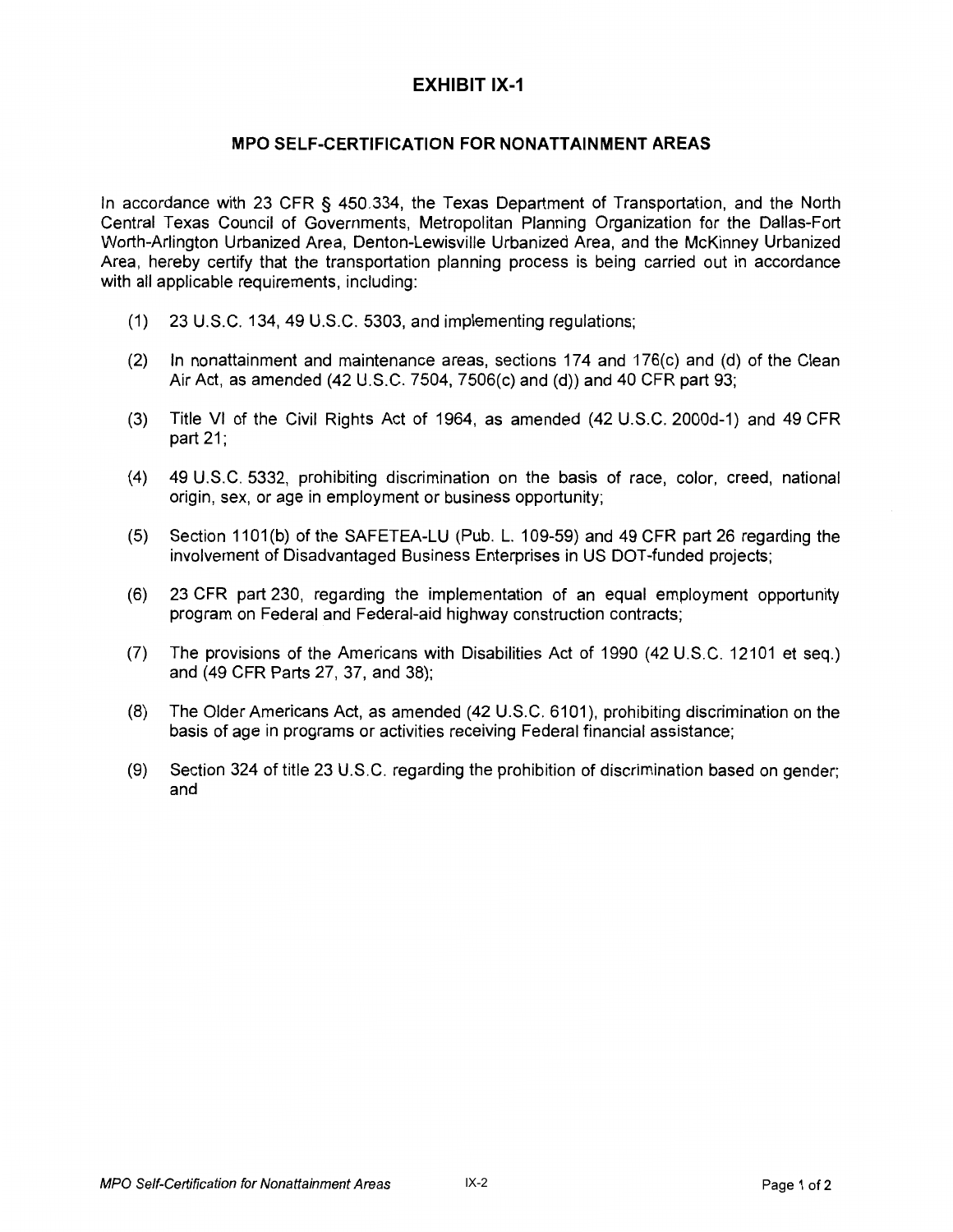(10) Section 504 of the Rehabilitation Act of 1973 (29 U.S. C. 794) and 49 CFR part 27 regarding discrimination against individuals with disabilities.

Signatures:

TEXAS DEPARTMENT OF TRANSPORTATION DALLAS DISTRICT

District Engineer

 $\sqrt{2}$ 

Date

TEXAS DEPARTMENT OF TRANSPORTATION PARIS DISTRICT

( /,f ""///"'  $\not\!\!\!\!\!/$ 

**District Engineer** 

 $4.12 - 12$ 

Date

**TEXAS DEPARTMENT OF TRANSPORTATION** FORT WORTH DISTRICT

District Engineer

Date

NORTH CENTRAL TEXAS COUNCIL OF GOVERNMENTS METROPOLITAN PLANNING ORGANIZATION POLICY BOARD CHAIR

Chair, F ranspo**rf**ation Council

gional

**'f-** */2..* - **ZP/Z.** 

**Date**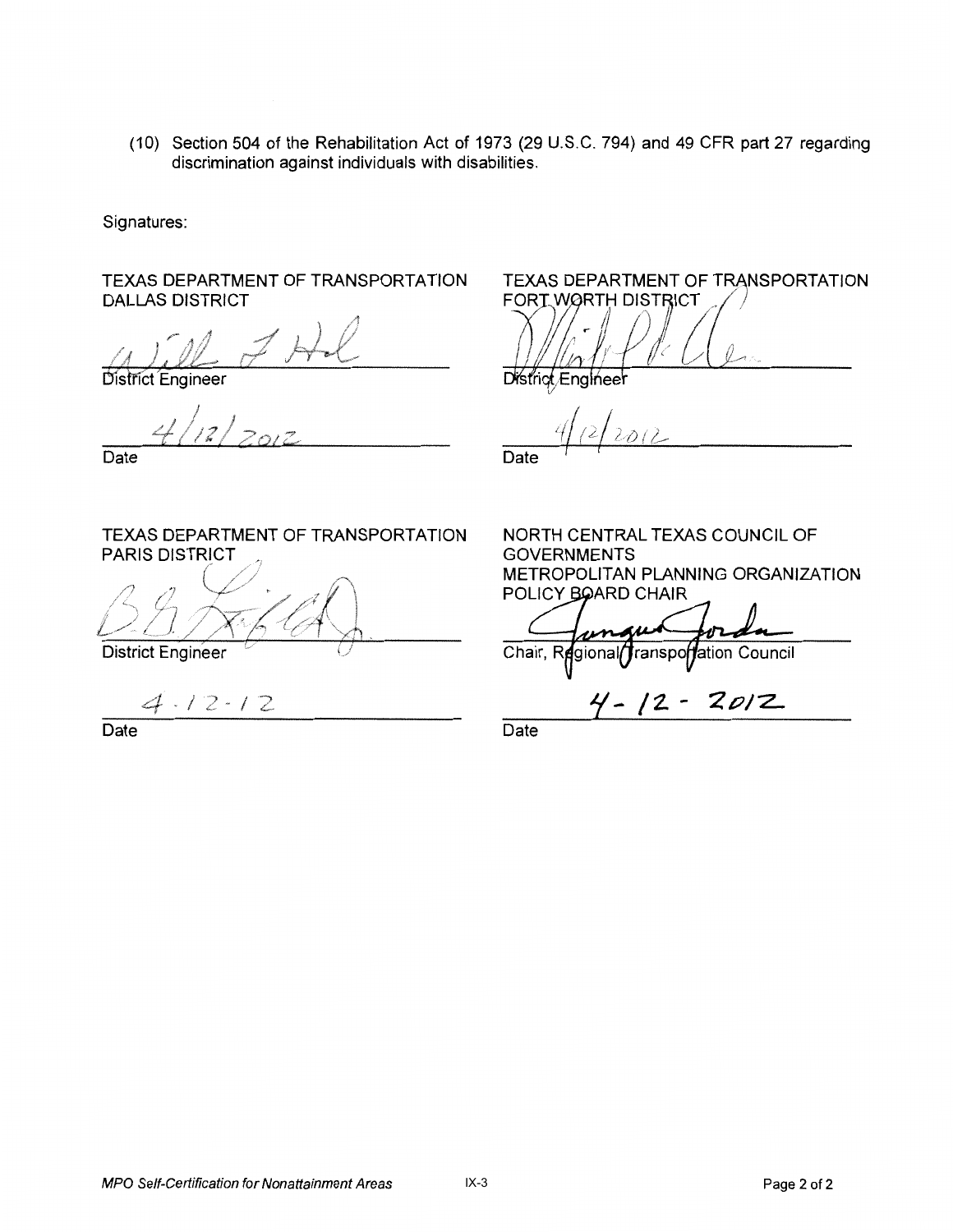#### **EXHIBIT IX-2**

#### **MEMORANDUM OF AGREEMENT Between** The DALLAS-FORT WORTH METROPOLITAN PLANNING ORGANIZATION and The TEXAS DEPARTMENT OF TRANSPORTATION and The PUBLIC TRANSPORTATION OPERATORS

It is the purpose of this agreement to make provision for cooperative mutual responsibilities in carrying out the metropolitan transportation planning process in the Dallas-Fort Worth Metropolitan Planning Area and to provide a single agreement among the State, the MPO, and the Public Transportation Operator(s) in accordance with current federal legislation.

WHEREAS the Safe, Accountable, Flexible, Efficient Transportation Equity Act: A Legacy for Users (SAFETEA-LU) promulgated regulations 23 CFR 450.314; and

WHEREAS § 450.314 – Metropolitan Planning Agreements further requires that the MPO, the State, and the public transportation operator(s) cooperatively determine their mutual responsibilities in carrying out the metropolitan transportation planning process in clearly identified written agreements between the MPO, the State(s), and the public transportation operator(s) serving the metropolitan planning area; and

WHEREAS it is recommended that to the extent possible, a single agreement among all responsible parties be developed to include specific provisions for cooperatively developing and sharing information related to the development of financial plans that support the Metropolitan Transportation Plan (MTP) (§ 450.322), the Metropolitan Transportation Improvement Program (TIP) (§ 450.324), and development of the annual listing of obligated projects (§ 450.332).

NOW, THEREFORE, the parties do agree as follows:

To cooperatively determine their mutual responsibilities in carrying out the metropolitan transportation planning process.

To make provisions for cooperatively developing and sharing information related to the development of financial plans that support the MTP and the TIP.

That the State, public transportation operator(s), and the MPO shall cooperatively develop a listing of projects (including investments in pedestrian walkways and bicycle transportation facilities) for which funds under 23 U.S.C. or 49 U.S.C. Chapter 53 were obligated in the preceding program year.

And that the Unified Planning Work Program (UPWP) will detail and document these responsibilities, deliverables and associated costs.